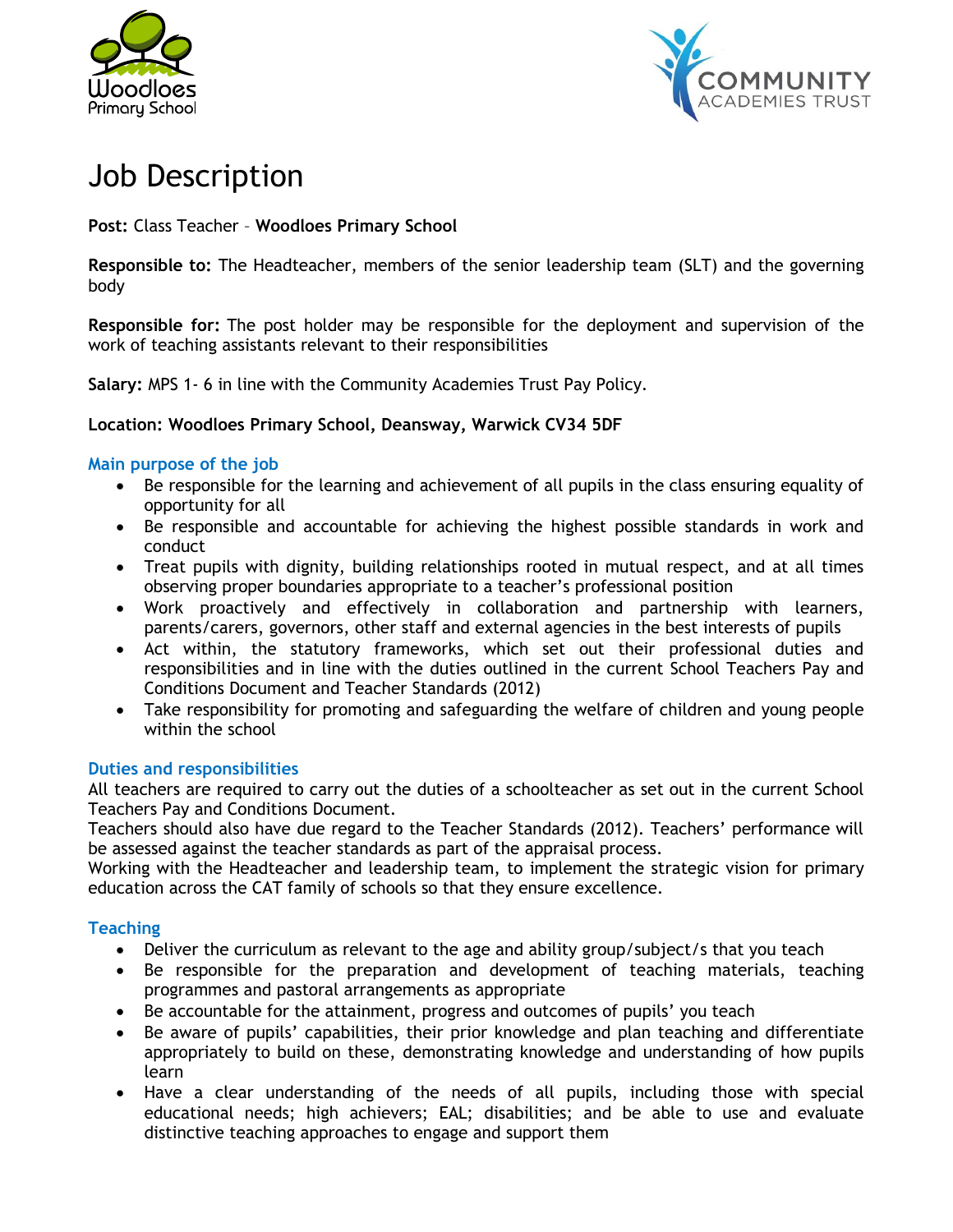



- Demonstrate an understanding of and take responsibility for promoting high standards of literacy including the correct use of spoken English
- Have a clear understanding of appropriate teaching strategies e.g. systematic synthetic phonics
- Use an appropriate range of observation, assessment, monitoring and recording strategies as a basis for setting challenging learning objectives for pupils of all backgrounds, abilities and dispositions, monitoring learners' progress and levels of attainment
- Make accurate and productive use of assessment to secure pupils' progress
- Give pupils regular feedback, both orally and through accurate regular marking, and encourage pupils to respond to the feedback, reflect on progress, their emerging needs and to take a responsible and conscientious attitude to their own work and learning
- Use and understand relevant data to monitor progress, set targets, and plan subsequent lessons
- Set homework and plan other out-of-class activities to consolidate and extend the knowledge and understanding pupils have acquired as appropriate

#### **Behaviour and Safety**

- Establish a safe, purposeful and stimulating environment for pupils, rooted in mutual respect and establish a framework for discipline with a range of strategies, using praise, sanctions and rewards consistently and fairly
- Manage classes effectively, using approaches which are appropriate to pupils' needs in order to inspire, motivate and challenge pupils
- Maintain good relationships with pupils, exercise appropriate authority, and act decisively when necessary
- Be a positive role model and demonstrate consistently the positive attitudes, values and behaviour, which are expected of pupils
- Have high expectations of behaviour, promoting self-control and independence of all learners
- Carry out playground and other duties as directed and within the remit of the current School Teachers' Pay and Conditions Document
- Be responsible for promoting and safeguarding the welfare of children and young people within the school, raising any concerns following school protocol/procedures

#### **Team working and collaboration**

- Participate in any relevant meetings/professional development opportunities, which relate to the learners, curriculum or organisation of the school including pastoral arrangements and assemblies
- Work as a team and CAT member and identify opportunities for working with colleagues and sharing the development of effective practice within own school and within the Community Academies Trust
- Contribute to the selection and professional development of other teachers and support staff including the induction and assessment of new teachers, teachers serving induction periods and where appropriate threshold assessments
- Ensure that colleagues working with you are appropriately involved in supporting learning and understand the roles they are expected to fulfil
- Take part as required in the review, development and management of the activities relating to the curriculum, organisation and pastoral functions of the school.
- Cover for absent colleagues within the remit of the current School Teachers' Pay and Conditions document
- Promoting the ethos of the Academy, as expressed in the mission and vision statements, is a shared responsibility to which teaching staff make a significant contribution.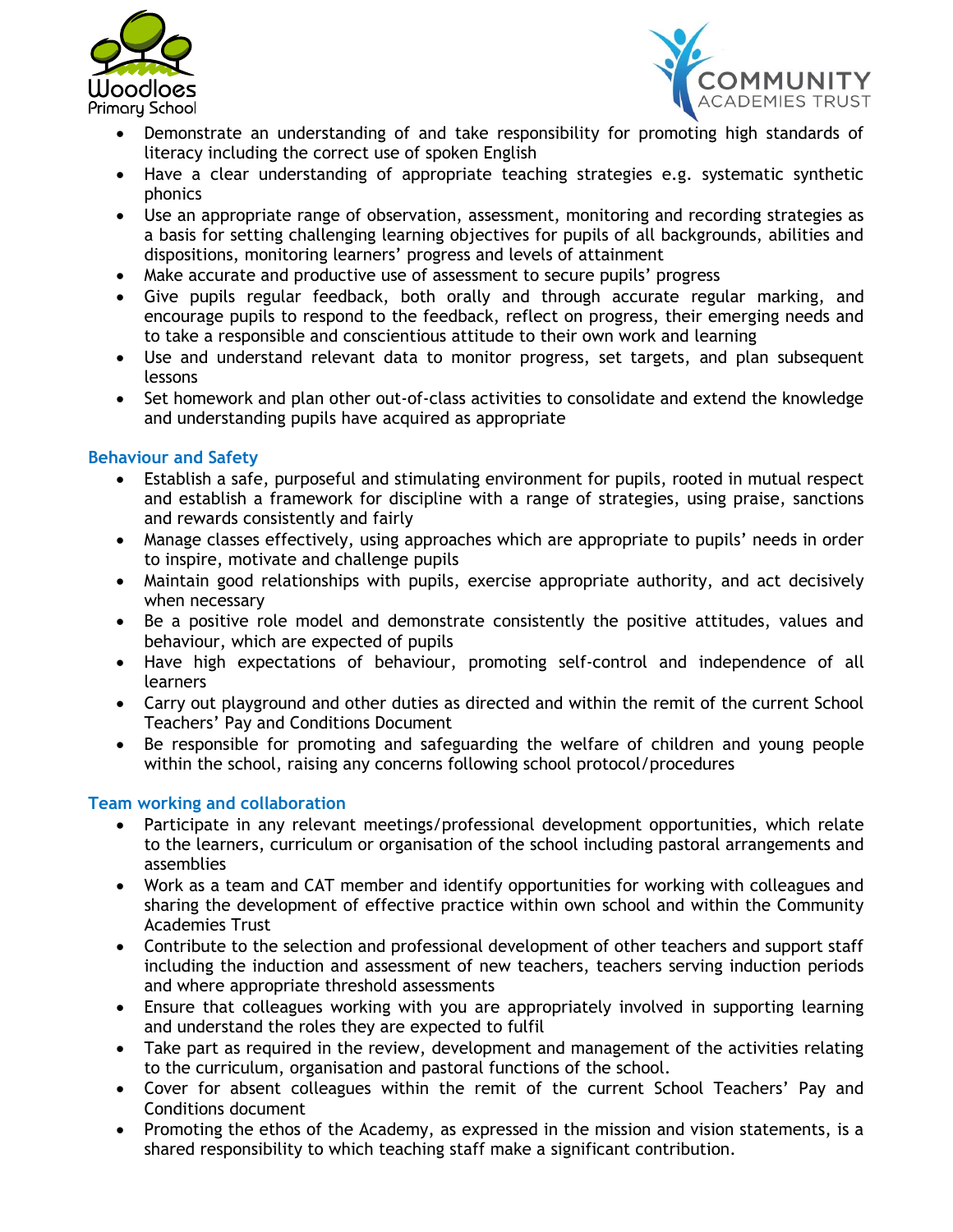



## **Fulfil wider professional responsibilities**

- Work collaboratively with others to develop effective professional relationships
- Deploy support staff effectively as appropriate
- Communicate effectively with parents/carers with regard to pupils' achievements and wellbeing using school systems/processes as appropriate
- Communicate and co-operate with relevant external bodies
- Make a positive contribution to the wider life and ethos of the school
- To have professional regard for the ethos, policies and practices of the school in which you teach, and maintain high standards in your own attendance and punctuality
- Perform any reasonable duties as requested by the Headteacher

#### **Administration**

- Register the attendance of and supervise learners, before, during or after school sessions as appropriate
- Participate in and carry out any administrative and organisational tasks within the remit of the current School Teachers' Pay and Conditions Document

#### **Professional development**

- Regularly review the effectiveness of your teaching and assessment procedures and its impact on pupils' progress, attainment and well-being, refining your approaches where necessary responding to advice and feedback from colleagues
- Be responsible for improving your teaching through participating fully in training and development opportunities identified by the school or as developed as an outcome of your appraisal
- Proactively participate with arrangements made in accordance with the Appraisal Regulations 2012

#### **Note**

This job description is not your contract of employment or any part of it. It has been prepared only for the purpose of school organisation and may change either as your contract changes or as the organisation of the school is changed. Nothing will be changed without consultation.

#### **Safeguarding children and young people**

Community Academies Trust is committed to safeguarding and promoting the welfare of children and young people and expect all staff and volunteers to share this commitment. We will ensure that all our recruitment and selection practices reflect this commitment. All successful candidates will be subject to Disclosure and Barring Service checks along with other relevant employment checks. It is expected that ALL staff have read and understand the document *'Keeping children safe in education'.*

#### **English Duty –**

This role is covered under part 7 of the Immigration Act 2016 and therefore the ability to speak fluent spoken English is an essential requirement for this role.

#### **Other**

**The above responsibilities are subject to the general duties and responsibilities contained in the Statement of Conditions of Employment.**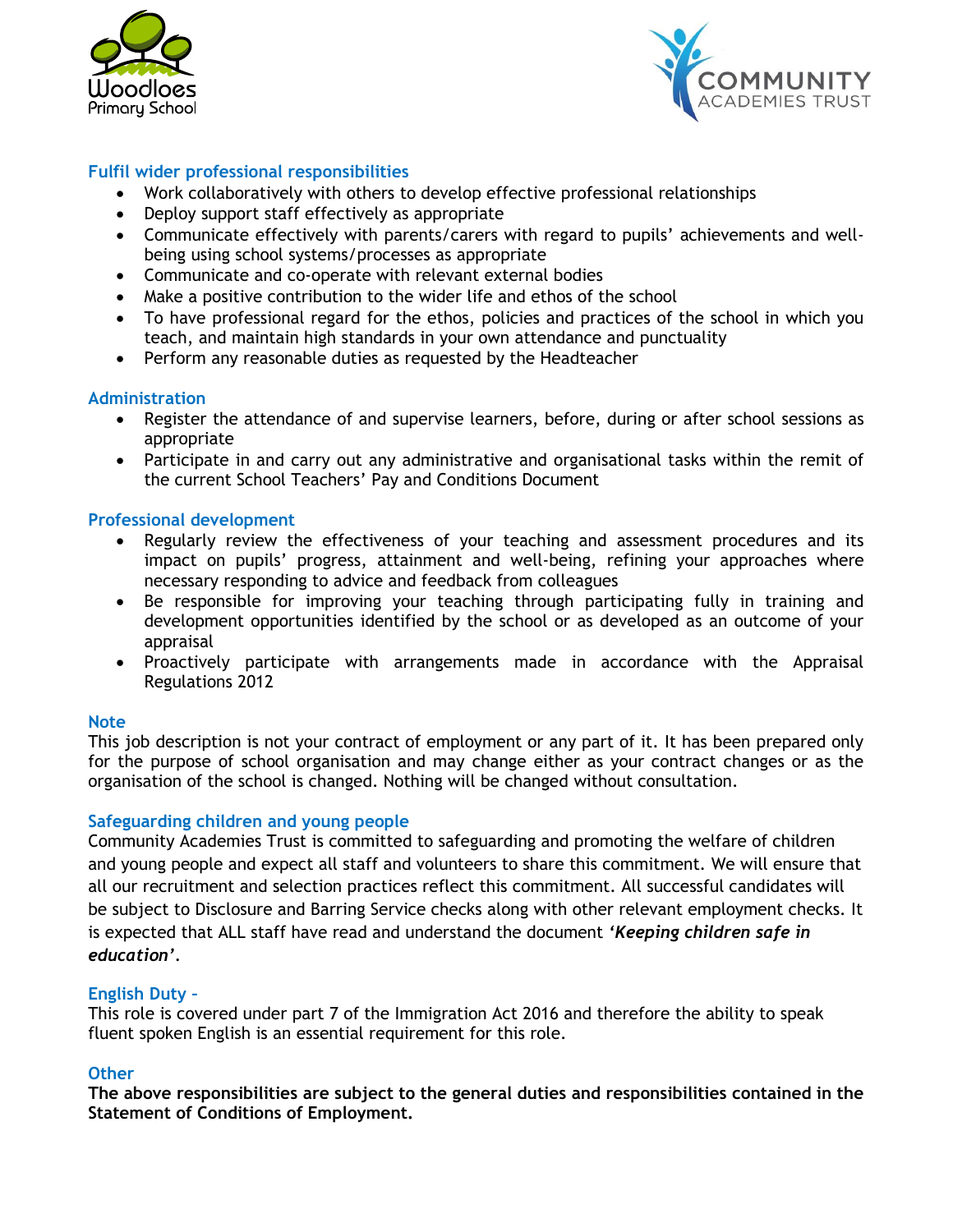



**The duties of this post may vary from time to time without changing the general character of the post or level of responsibility entailed.**

# Class Teacher Person Specification

## **Qualifications**

• Qualified teacher status or recognised equivalent.

## **Experience**

- Teaching experience with the age range and/or subject(s) applying for.
- Evidence of continuing and recent professional development relevant to the post.

## **Knowledge and skills**

The ability to effectively:

- Create a stimulating and safe learning environment.
- Establish and maintain a purposeful working atmosphere and prepare and deliver the curriculum as relevant to the age and ability group/subject that you teach, other relevant initiatives and the school's own policies.
- Assess and record the progress of pupils' learning to inform next steps and monitor progress.
- Demonstrate a commitment to equal opportunities and use a variety of strategies and practices to promote the diverse cultural and equality issues in the classroom.
- Teach using a wide variety of strategies to maximise achievement for all children including those with special educational needs and high achievers and to meet differing learning styles.
- Encourage children in developing self-esteem and respect for others.
- Deploy a wide range of effective behaviour management strategies, successfully.
- Communicate to a range of audiences (verbal, written, using IT as appropriate).
- Use IT to advance pupils' learning and use common IT tools for their own and pupils' benefit.

#### **Commitment**

Demonstrate a commitment to:

- Commitment to safeguarding and promoting the welfare of children and young people
- Equalities
- High quality, stimulating learning environments
- Willingness to undergo appropriate checks, including enhanced DBS checks
- Motivation to work with children and young people
- Ability to create a happy, challenging and effective learning environment
- Ability to form and maintain appropriate relationships and personal boundaries with children and young people
- Ability to establish and develop close relationships with parents, governors and the community
- Emotional resilience in working with challenging behaviours and attitudes to use of authority and maintaining discipline
- Have a willingness to demonstrate commitment to the values and behaviours which flow from CAT ethos